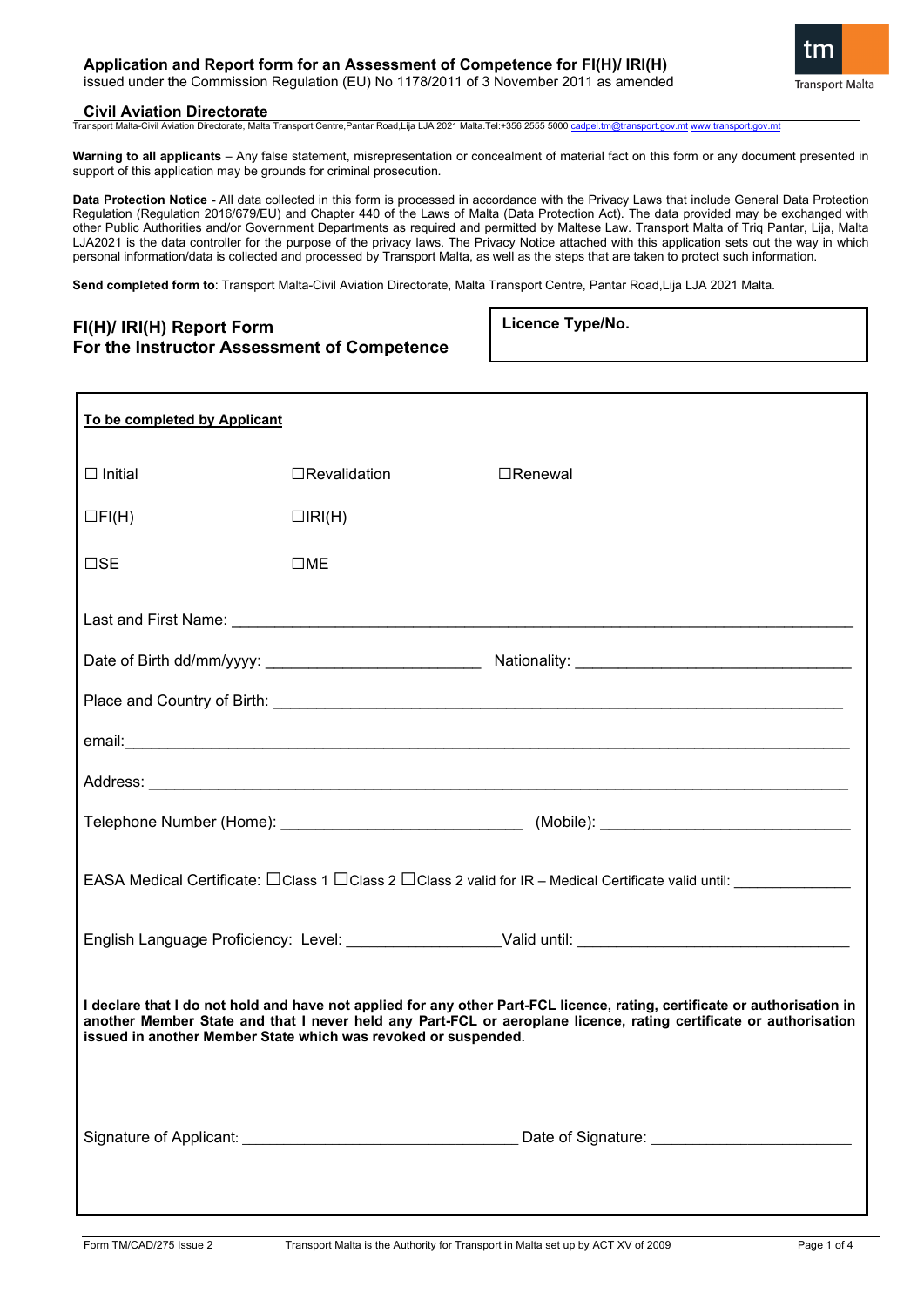

Transport Malta-Civil Aviation Directorate, Malta Transport Centre,Pantar Road,Lija LJA 2021 Malta.Tel:+356 2555 5000 [cadpel.tm@transport.gov.mt](mailto:cadpel.tm@transport.gov.mt) www.transport.gov.m

| FI(H)/IRI(H) Report Form<br>For the Instructor Assessment of Competence                                                                                                                                                                                                                                                                                                                                                                                                                                                                                                                                                                                                                                                                                                            | Licence Type/No.                                                                                                      |  |  |  |
|------------------------------------------------------------------------------------------------------------------------------------------------------------------------------------------------------------------------------------------------------------------------------------------------------------------------------------------------------------------------------------------------------------------------------------------------------------------------------------------------------------------------------------------------------------------------------------------------------------------------------------------------------------------------------------------------------------------------------------------------------------------------------------|-----------------------------------------------------------------------------------------------------------------------|--|--|--|
| To be completed by the Examiner                                                                                                                                                                                                                                                                                                                                                                                                                                                                                                                                                                                                                                                                                                                                                    |                                                                                                                       |  |  |  |
| Details of Check:                                                                                                                                                                                                                                                                                                                                                                                                                                                                                                                                                                                                                                                                                                                                                                  |                                                                                                                       |  |  |  |
|                                                                                                                                                                                                                                                                                                                                                                                                                                                                                                                                                                                                                                                                                                                                                                                    |                                                                                                                       |  |  |  |
|                                                                                                                                                                                                                                                                                                                                                                                                                                                                                                                                                                                                                                                                                                                                                                                    |                                                                                                                       |  |  |  |
|                                                                                                                                                                                                                                                                                                                                                                                                                                                                                                                                                                                                                                                                                                                                                                                    |                                                                                                                       |  |  |  |
|                                                                                                                                                                                                                                                                                                                                                                                                                                                                                                                                                                                                                                                                                                                                                                                    |                                                                                                                       |  |  |  |
| Place of Departure: ___________________________________                                                                                                                                                                                                                                                                                                                                                                                                                                                                                                                                                                                                                                                                                                                            |                                                                                                                       |  |  |  |
| Date of Check: ___________________________                                                                                                                                                                                                                                                                                                                                                                                                                                                                                                                                                                                                                                                                                                                                         |                                                                                                                       |  |  |  |
|                                                                                                                                                                                                                                                                                                                                                                                                                                                                                                                                                                                                                                                                                                                                                                                    |                                                                                                                       |  |  |  |
| Result of the test:<br>* delete as necessary                                                                                                                                                                                                                                                                                                                                                                                                                                                                                                                                                                                                                                                                                                                                       | <b>Applicant's Signature:</b>                                                                                         |  |  |  |
| <b>PASS*</b><br><b>PARTIAL PASS*</b><br><b>FAIL*</b>                                                                                                                                                                                                                                                                                                                                                                                                                                                                                                                                                                                                                                                                                                                               |                                                                                                                       |  |  |  |
|                                                                                                                                                                                                                                                                                                                                                                                                                                                                                                                                                                                                                                                                                                                                                                                    |                                                                                                                       |  |  |  |
| Examiner Remarks:                                                                                                                                                                                                                                                                                                                                                                                                                                                                                                                                                                                                                                                                                                                                                                  | <u> 1989 - Johann John Stoff, deutscher Stoffen und der Stoffen und der Stoffen und der Stoffen und der Stoffen u</u> |  |  |  |
|                                                                                                                                                                                                                                                                                                                                                                                                                                                                                                                                                                                                                                                                                                                                                                                    |                                                                                                                       |  |  |  |
|                                                                                                                                                                                                                                                                                                                                                                                                                                                                                                                                                                                                                                                                                                                                                                                    |                                                                                                                       |  |  |  |
| I hereby declare that I have established communication with the applicant without language barriers. I made<br>the applicant aware of the consequences of providing incomplete, inaccurate or false information. I verified<br>that the applicant complies with the qualification, training and experience requirements in Part FCL. I confirm<br>that all required manoeuvres and exercises have been completed, as well as the verbal theoretical<br>examination, where applicable. I also declare that I have reviewed and applied the national procedures and<br>requirements of the applicant's competent authority contained in version (insert document version as<br>published on the EASA website) _________________________________of the Examiner Differences Document. |                                                                                                                       |  |  |  |
|                                                                                                                                                                                                                                                                                                                                                                                                                                                                                                                                                                                                                                                                                                                                                                                    |                                                                                                                       |  |  |  |
|                                                                                                                                                                                                                                                                                                                                                                                                                                                                                                                                                                                                                                                                                                                                                                                    |                                                                                                                       |  |  |  |
| Signature of Examiner: __________________________________Date of Signature: __________________________________                                                                                                                                                                                                                                                                                                                                                                                                                                                                                                                                                                                                                                                                     |                                                                                                                       |  |  |  |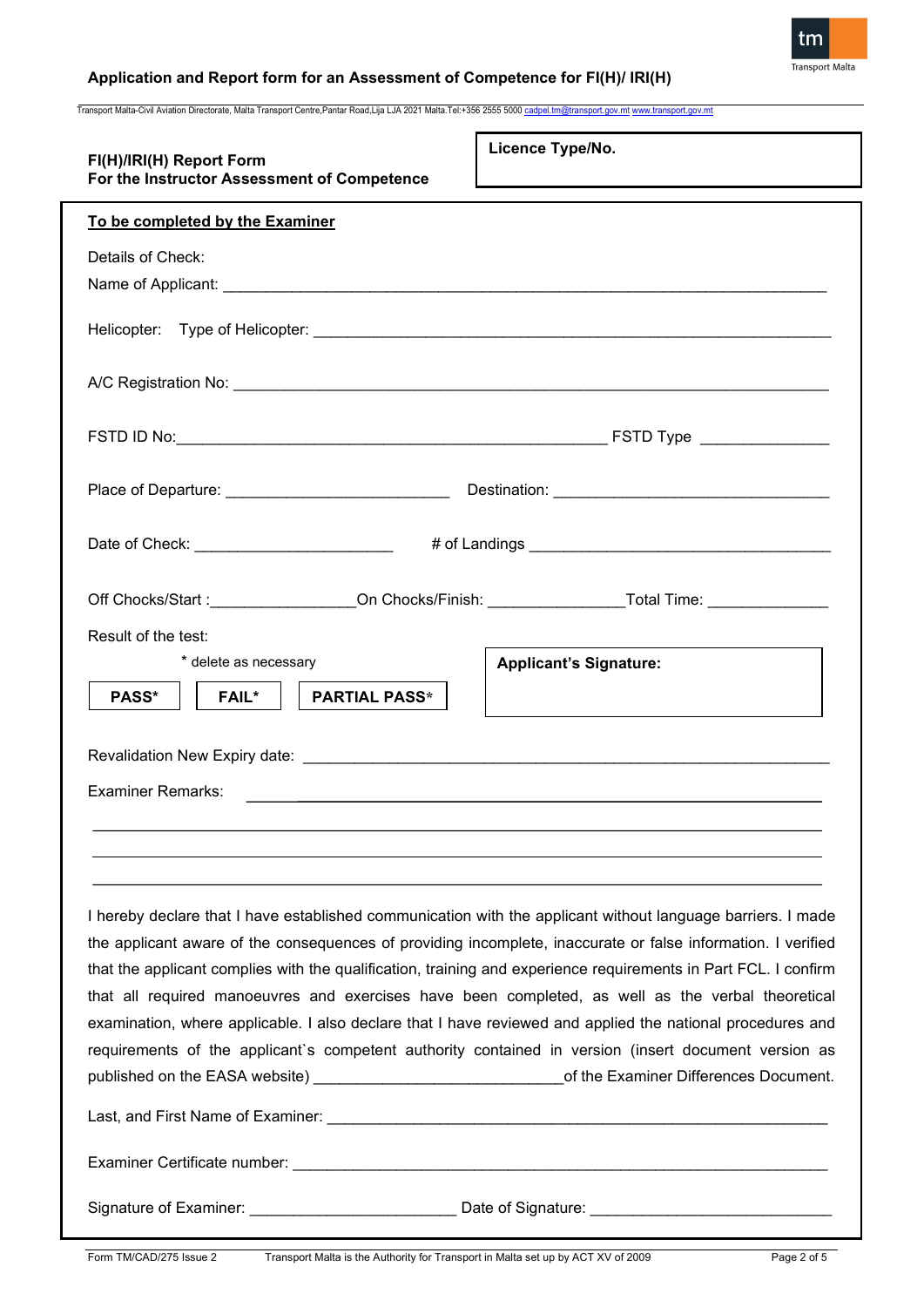

Transport Malta-Civil Aviation Directorate, Malta Transport Centre,Pantar Road,Lija LJA 2021 Malta.Tel:+356 2555 5000 [cadpel.tm@transport.gov.mt](mailto:cadpel.tm@transport.gov.mt) [www.transport.gov.mt](http://www.transport.gov.mt/)

### **FI(H)/ IRI(H) Report Form For The Instructor Assessment of Competence**

### **Applicant's Full Name and Licence No:**

(a) In the case of the FI, the content of the assessment of competence should be the following:

| <b>SECTION 1: Theoretical Knowledge</b> | Passl | Fail | <b>Observations/Reasons for Failure</b> |
|-----------------------------------------|-------|------|-----------------------------------------|
| 1.1 Air law                             |       |      |                                         |
| 1.2 Aircraft general knowledge          |       |      |                                         |
| 1.3 Flight performance and planning     |       |      |                                         |
| 1.4 Human performance and limitations   |       |      |                                         |
| 1.5 Meteorology                         |       |      |                                         |
| 1.6 Navigation                          |       |      |                                         |
| 1.7 Operational procedures              |       |      |                                         |
| 1.8 Principles of flight                |       |      |                                         |
| 1.9 Training administration             |       |      |                                         |

Sections 2 and 3 selected main exercises:

| <b>SECTION 2: Pre-Flight Briefing</b> | Passl | Fail | <b>Observations/Reasons for Failure</b> |
|---------------------------------------|-------|------|-----------------------------------------|
| 2.1 Visual presentation and content   |       |      |                                         |
| 2.2 Technical accuracy                |       |      |                                         |
| 2.3 Clarity of explanation            |       |      |                                         |
| 2.4 Clarity of speech                 |       |      |                                         |
| 2.5 Instructional technique           |       |      |                                         |
| 2.6 Use of model and aids             |       |      |                                         |
| 2.7 Student participation             |       |      |                                         |

| <b>SECTION 3: Flight</b>            | Pass Fail | <b>Observations/Reasons for Failure</b> |
|-------------------------------------|-----------|-----------------------------------------|
| 3.1 Arrangement of demonstration    |           |                                         |
| 3.2 Synchronising of speech/demo    |           |                                         |
| 3.3 Correction of faults            |           |                                         |
| 3.4 Aircraft handling               |           |                                         |
| 3.5 Instructional technique         |           |                                         |
| 3.6 General airmanship and safety   |           |                                         |
| 3.7 Positioning and use of airspace |           |                                         |

| <b>SECTION 4: ME Exercises</b>                                    | Pass Fail | Observations/Reasons for Failure |
|-------------------------------------------------------------------|-----------|----------------------------------|
| 4.1 Actions following an engine failure shortly<br>after take-off |           |                                  |
| 4.2 SE approach and go-around $1$                                 |           |                                  |
| 4.3 SE approach and landing $1$                                   |           |                                  |

<sup>1</sup> These exercises are to be demonstrated at the assessment of competence for FI for ME aircraft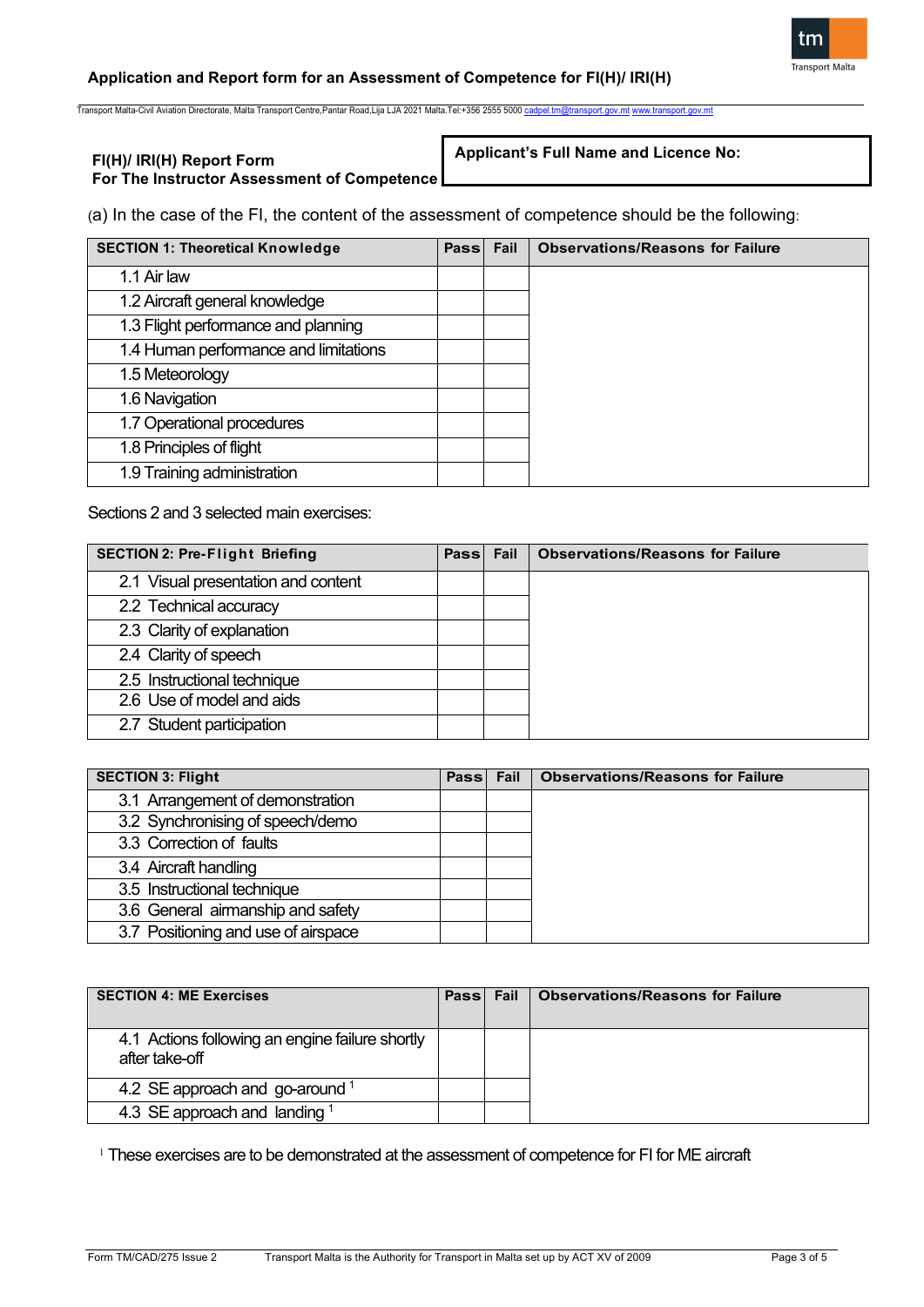

Transport Malta-Civil Aviation Directorate, Malta Transport Centre,Pantar Road,Lija LJA 2021 Malta.Tel:+356 2555 5000

## **FI(H)/IRI(H) Report Form For The Instructor Assessment of Competence**

**Applicant's Full Name and Licence No:**

| <b>SECTION 5: Post Flight Debriefing</b>     | Passi Fail | <b>Observations/Reasons for Failure</b> |
|----------------------------------------------|------------|-----------------------------------------|
| 5.1 Visual presentation and content          |            |                                         |
| 5.2 Technical accuracy                       |            |                                         |
| 5.3 Clarity of explanation                   |            |                                         |
| 5.4 Clarity of Speech                        |            |                                         |
| 5.5 Instructional technique and facilitation |            |                                         |
| 5.6 Use of model and aids                    |            |                                         |
| 5.7 Student participation                    |            |                                         |

(c) Section 1, the oral theoretical knowledge examination part of the assessment of competence, is for all FI and is subdivided into two parts:

- (1) The applicant is required to give a lecture under test conditions to other 'student(s)', one of whom will be the examiner. The test lecture is to be selected from items of section 1. The amount of time for preparation of the test lecture is agreed upon beforehand with the examiner. Appropriate literature may be used by the applicant. The test lecture should not exceed 45 minutes;
- (2) The applicant is tested orally by an examiner for knowledge of items of section 1 and the 'core instructor competencies: teaching and learning' content given in the instructor courses.

(d) Sections 2, 3 and 5 are for all FIs. These sections comprise exercises to demonstrate the ability to be an FI (for example instructor demonstration exercises) chosen by the examiner from the flight syllabus of the FI training courses. The applicant is required to demonstrate FI abilities, including briefing, flight instruction and de-briefing.

Section 4 comprises additional instructor demonstration exercises for an FI for ME aircraft. This section, if applicable, is done in an ME aircraft, or an FFS or FNPT II simulating an ME aircraft. This section is completed in addition to sections 2, 3 and 5.